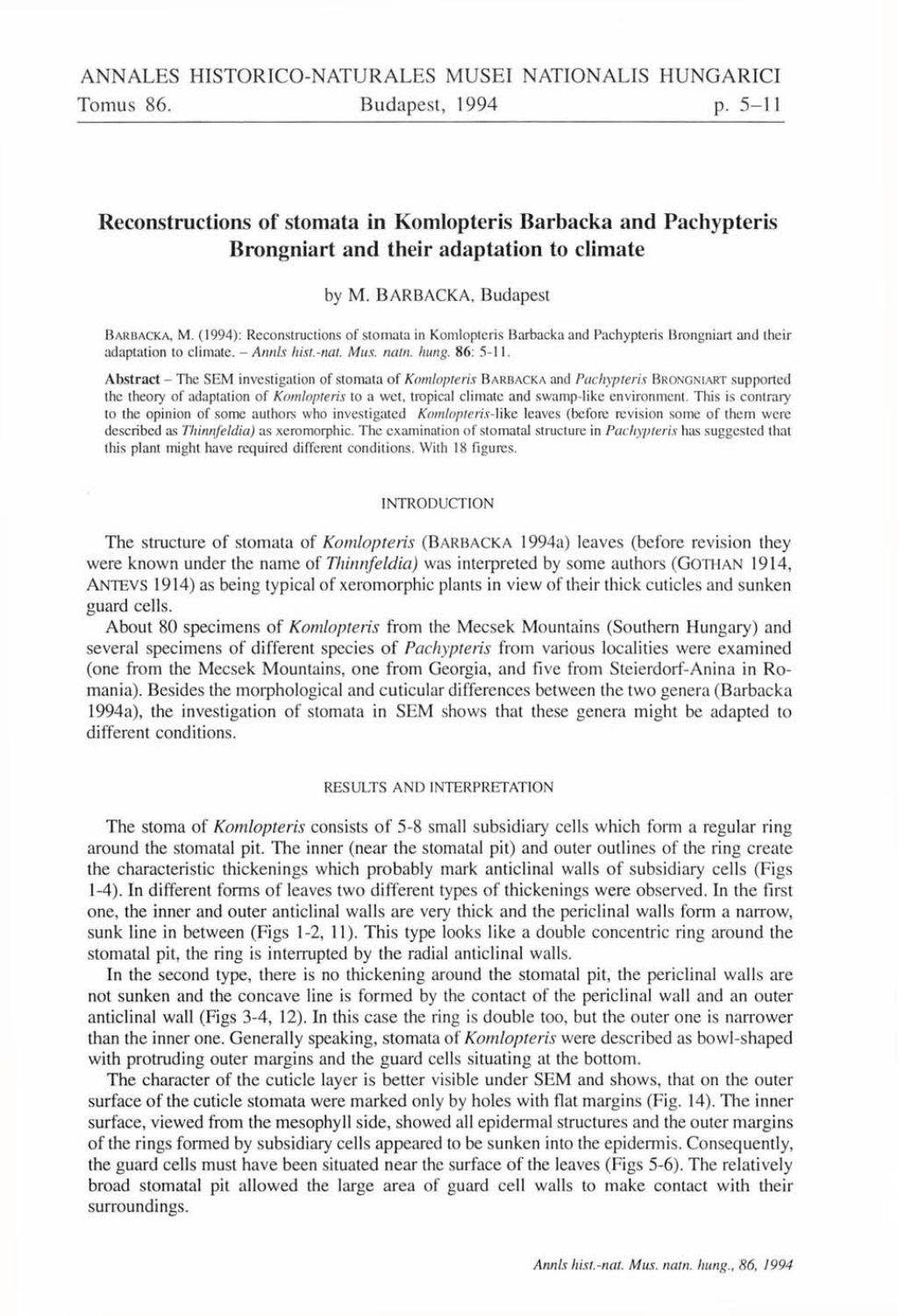









Figs 1-4. Types of stomata of *Komlopteris*:  $1-2 = K$ . *nordenskioeldii* No BP 89.275.1.,  $3-4 = K$ . sp. No BP 89.301.1. Schematic drawing.  $-$  Figs 5-7. Transverse section of stomata in *Komlopteris:*  $5 = K$ . *nordenskioeldii* No BP 89.275.1.,  $6 = K$ . sp. No BP 89.301.1., the type of stoma with well preserved guard cells,  $g =$  type with no preserved guard cells.  $-$ Fig. 8. Stoma of *Pachypteris banatica* No BMP-12, schematic drawing. - Fig. 9. Transverse section of stomata in *Pachypteris banatica. -*

Fig. 10. Transverse section of stomata of *Pachypteris dagincourtii* (after BARALE 1984: 10)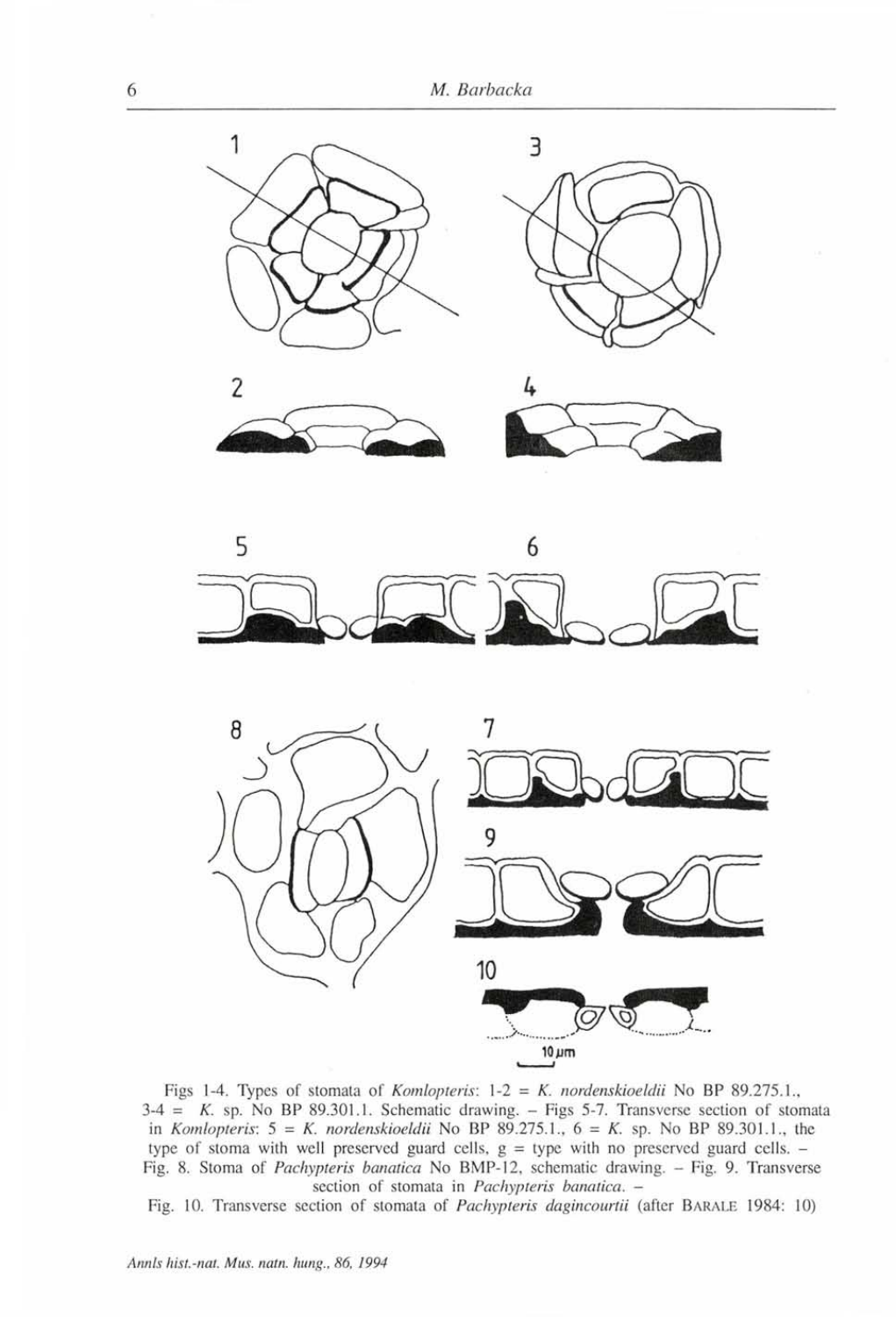The recently examined species of different forms show, among other details, differences in the degree of cutinization on those parts of the guard cells which are found close to the stomatal pit. In some sorts of leaves those parts of the periclinal walls were not preserved, so the cutinization was probably weak. In other sorts of leaves large numbers of stomata possessed well cutinized parts of the guard cell's periclinal walls in the stomatal pit (Fig. 13). This was probably caused by unequal arrangement of guard cells towards the outer surface of the epidermis in different leaves and might depend on the position of the leaf in the plant and on external factors. The guard cells lying underneath the surface of the cuticle (Fig. 7) were probably less cutinised than those lying on the level of the surface, so they were destroyed by maceration or fell out.

The exposed guard cells in the stomata of *Komlopteris* may be related to adaptation of the plant to wet climate. The character of the climate in this area was shown by results of the geological and palynological examinations of the sediments in the Mecsek Mountains. (PAÁL-SOLT 1969), where *Komlopteris* is represented by a great number of leaves. According to them the type of the territory in the Mecsek Mountains was like a delta plain with swamps, marsh vegetation and fen forests (PAÁL-SOLT 1969).

Similar conditions were found in Scania in the type locality of *Komlopteris [K. nordenskioeldii* (NATHORST) BARBACKA , 1994a]. NATHORST (1878) mentioned in his monograph on this flora from Pâlsjo the wet, tropical character of the climate in that territory, and the results of recent examinations confirmed his opinion (PiENKOWSKl 1991). In consequence, *Komlopteris*  may be regarded as a representative of tropical fen.

The adaptation to environmental conditions of environment is not so clear in the case of *Pachypteris.* Based on observations of different species of *Pachypteris* it is clear that they possess two types of stomata. In one group *[P. major* (RACIBORSKI) REYMANÓWN A 1963, *P. lanceolata* BRONGN. sensu DOLUDENK O & SVANIDZE (1969), *P. desmomera* (SAPORTA) BARA - LE (1971), P. daincourtii (SAPORTA) BARALE 1984, P. cf. lanceolata BRONGNIART sensu VAN DER BURGH & VAN CITTERT (1984)] the stomata seem to be similar to those of *Komlopteris*. They were more or less regular, roundish in shape and the outer outlines of the subsidiary cells were protruded. Their similarity to stomata of *Komlopteris* is visible under a light microscope only, because subsidiary cells seem to form a double ring too. In fact, the lines which divided subsidiary cells into concentrical rings were formed by outlines of guard cells below the subsidiary cells and not, like in the case of *Komlopteris,* by contact of the cell walls of subsidiary cells. Because of this, their structure is different from bowl-shaped stomata in *Komlopteris.* The schematic drawing of transversal section of a stoma in *Pachypteris daincourtii* (SAPORTA) BARALE (BARALE 1984) suggests that the guard cells were probably small in stomata of that type (Fig. 10).

The second group of *Pachypteris [P. rhomboidalis* ETTINGSHAUSEN) NATHORST sensu Do-LUDENKO (1971) *P. rhomboidalis* No BP 60.216.1.(Hung. Nat. Hist. Mus., Budapest), *P. ba*natica (HUMML) DOLUDENKO (BARBACKA 1994b), P. lanceolata BRONGNIART sensu HARRIS (1964) *P. papillosa* (THOMAS et BOSE) HARRIS 1964], had stomata with irregular and large subsidiary cells (Figs 8-9). Looking from the mesophyll side they reflected the shape of a truncated pyramid with a protruding rim on the top around the stomatal pit (Figs 15-17). It was formed by thickly cutinised parts of guard cell walls. The guard cells, often well preserved, stronger cutinised than those of *Komlopteris,* were large, with extended poles (Figs 16-17). Their outer margins are often visible under the light microscope below the subsidiary cells and reach beyond the limits of the stomatal pit. The arrangement of guard cells suggests that they were sunken (Fig. 18). Looking from the outer surface, the cuticle was similar to that of *Komlopteris,* but the holes marking the stomata possesed bend edges (Fig. 18).

The proportions of the size of the stomatal pit and the subsidiary cells in *Pachypteris* differed from that of *Komlopteris.* While in *Komlopteris* the width of the stomatal pit ranged between 1/3 and 1/2 of the width of the whole stoma in transversal section, in *Pachypteris* it was about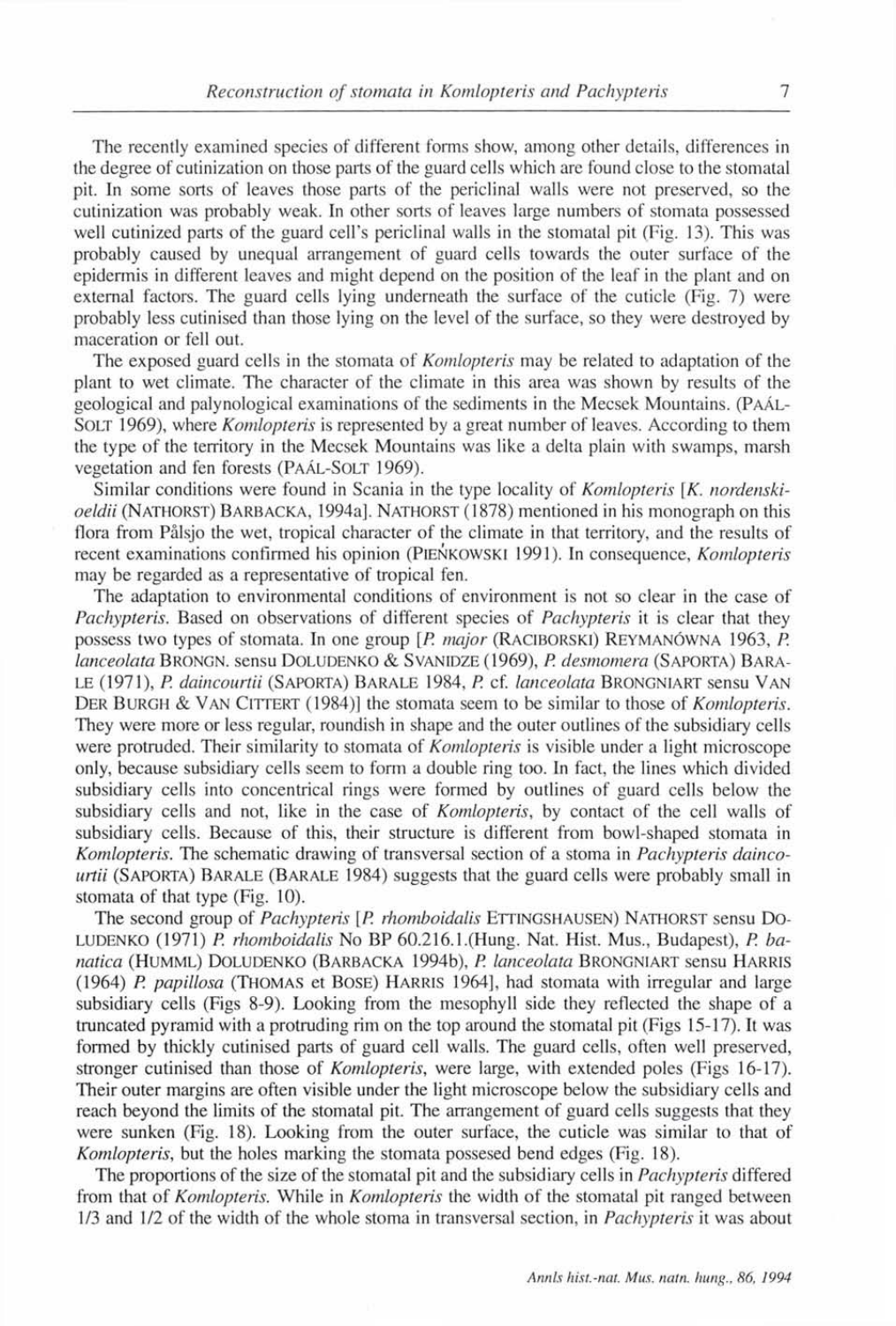

Fig. 11. The lower cuticle of *Komlopteris* from the Mecsek Mountains *(Komlopteris sp.* No. BP 89.353.1.) from the inside (type 1). - Fig. 12. Stoma of *Komlopteris sp.* (No. BP 89.358.1.) from the inside (type 2). - Fig. 13. Stoma of *Komlopteris sp.* (No. BP 89.301.1.)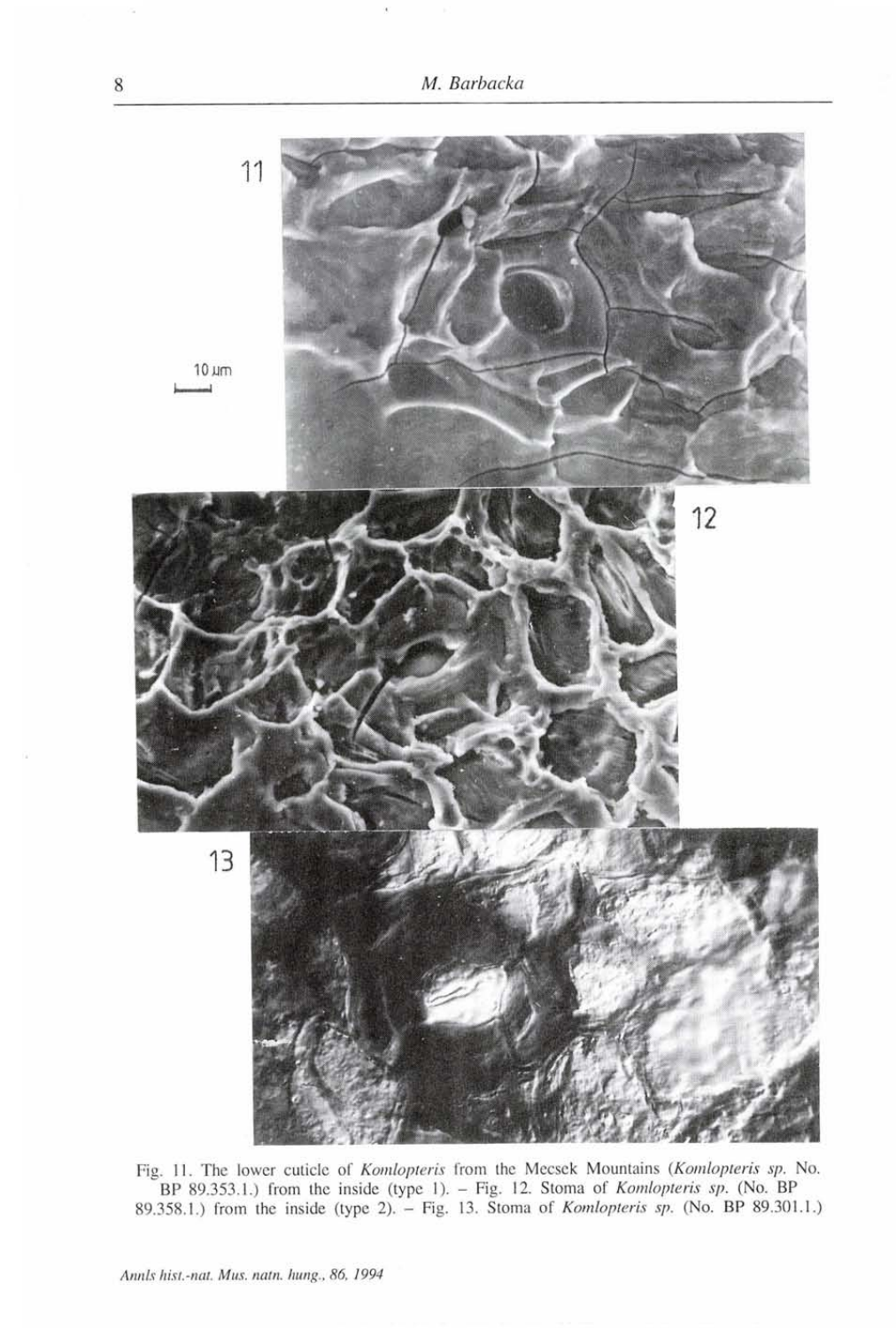

Fig. 14. Stoma of *Komlopteris sp.* (No. BP 89.353.1.) from the outside. - Figs 15-17. The lower cuticle of *Pachypteris banatica* from Mecsek Mountains, No. BMP-12, stoma from the inside. - Fig. 18. Stoma of *Pachypteris banatica* (No. BMP-12) from the outside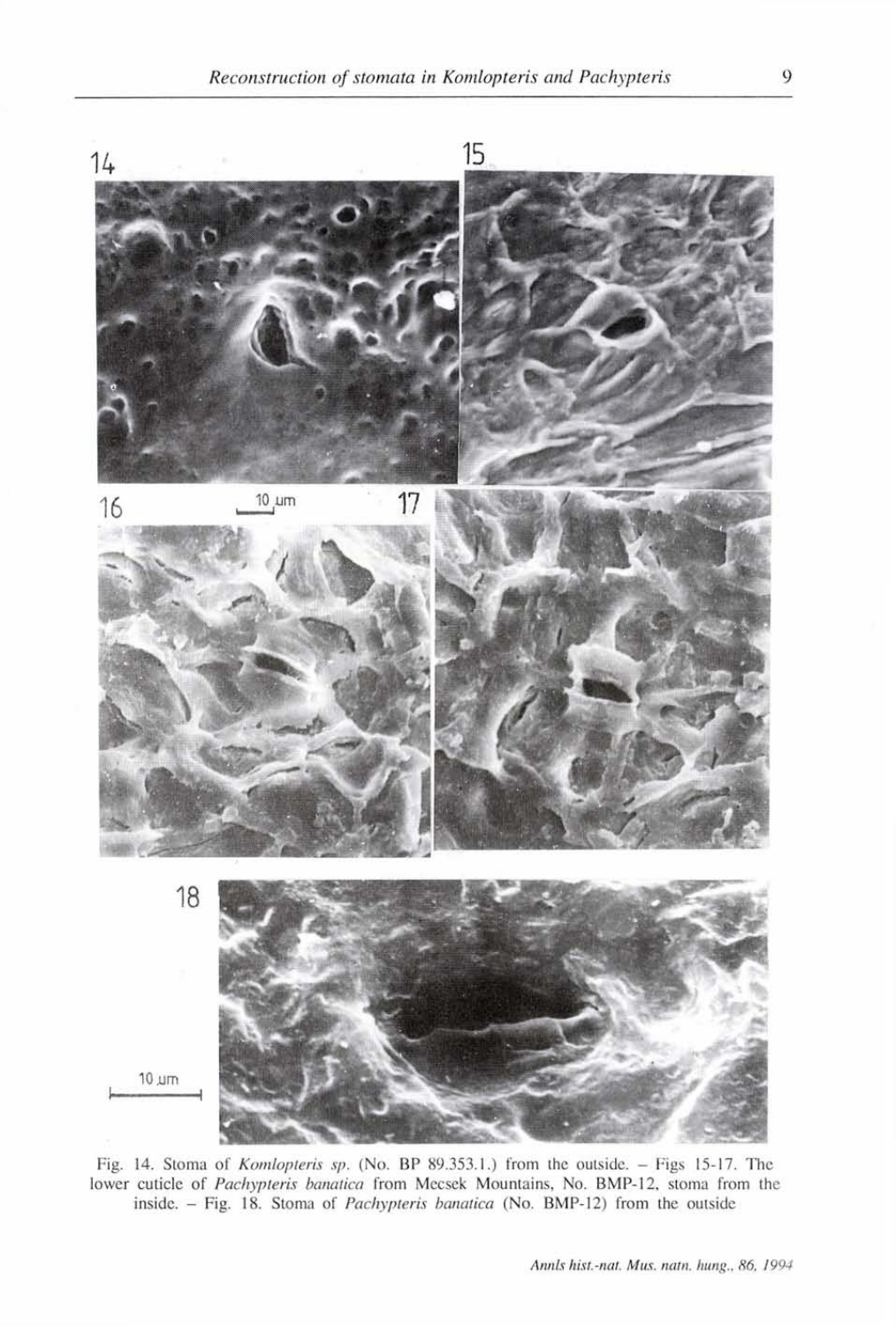1/4 or less. Thus, in general, the guard cells of the stomata in *Pachypteris* were better protected than in *Komlopteris.* This might be due to adaptation to conditions different from that of *Komlopteris.* 

The interpretation of adaptation of *Pachypteris* is not so evident as in the case of *Komlopteris.* The structure of stomata suggests a xeromorphic type, which is characteristic of halophytes as well, for instance *P. papulosa* HARRIS (HARRIS 1964). Undoubtedly the epidermis in *P. papulosa* is extremely well protected due to its thick cuticle and stomata furnished with papillae. However, considering that the territory of the Mecsek Mts. was of delta nature which occasionally might be flooded by salt water, *Pachypteris banatica* from this locality could possibly be a halophyte as well.

The explanation of the connection between the type of the stomata (regular or irregular) and the character of adaptation to environmental circumstances (xerophytic or halophytic) demand further examinations, but we cannot exclude the possibility that genus both ecological forms occur within one.

#### SUMMARY

The reconstruction of stomata in *Komlopteris* and *Pachypteris* involved an attempt to solve the question about the connection between cuticular structure and climatic conditions. In the case of the locality in Mecsek the plant remains preserved in both morphology and cuticular structure. The observations were based on real climatic data, the adaptations seem to be visible not only in the construction of the stomata, but also in the morphology of the leaves. The leaves in question were large with large pinnae and entire margins in *Komlopteris,* while in *Pachypteris* they were far smaller and often with dissected margins. Earlier investigations into the plant-climate relationship suggested an influence of the climate on morphological and cuticular features (CHALONER & CREBER 1990). Although the examination concerned mainly angiosperms and a younger age (Late Cretaceous), the observations of *Komlopteris* and *Pachypteris*  from Mecsek suggest that similar considerations may be related to older floras as well.

\* \* \*

Acknowledg e m ents- I am very thankful to the Hungarian Geological Survey for providing me the opportunity to examine specimens of *Pachypteris banatica* from their collection. I would also like to express my thanks to Dr. JOHANNA H. A. VAN KONIJNENBURO-VAN CITTERT and to Dr. ZLATKO KVACEK for their advice during my work.

## **References**

ANTEVS. E. (1914): Die Gattungen Thinnfeldia Ett. und Dicroidium Goth. - *Kungl. Sv. Vet. Akad. Mandl.* 51(6): 3-71. BARALE, G. (1971): Pachypteris desmomera (De Saporta) nov. comb., feuillage filicoide du Kimméridgien de Creys (Isère). - *Bull. Soc. géol. de France (7)* **13** (1-2): 174-180.

BARALE, G. (1984): Les structures épidermiques de Pachypteris dagincourtii (Saporta) nov. comb., Ptéridospcrmale de L'Hettangien Inférieur de Saint-Amand (Cher-France). - 109e Congrés national des Sociétés savantes, *sciences.* Dijon **2:** 7-18.

BARBACKA, M. (1994a): The new genus Komlopteris separated from Pachypteris Brongniart. - *Rev. Paleobot. Palynol.,* in press.

BARBACKA, M. (1994b): Pachypteris banatica from Liassic locality in Mecsek Mountains, Hungary. - *Acta Paleobotanica* **34** (1): in press.

VAN DEN BURCH, J. & VAN CITTERT, J. H. A. (1984): A driffed flora from the Kimmeridgian (Upper Jurassic) of Lothberg Point, Sutherland, Scotland. - *Rev. Paleobot. Palynol.* **43:** 359-396.

CHALONER, W. G. & CREBER, G. T, (1990): Do fossil plants give a climatic signal? - *Joum. Geot. Soc.* **147:** 343-350.

DOLUDENKO, M. (1971): Thinnfeldia - mladshiy sinonim Pachypteris. [Thinnfeldia - junior synonym of Pachypteris.] *-Paleont. J.* 1971: 99-104.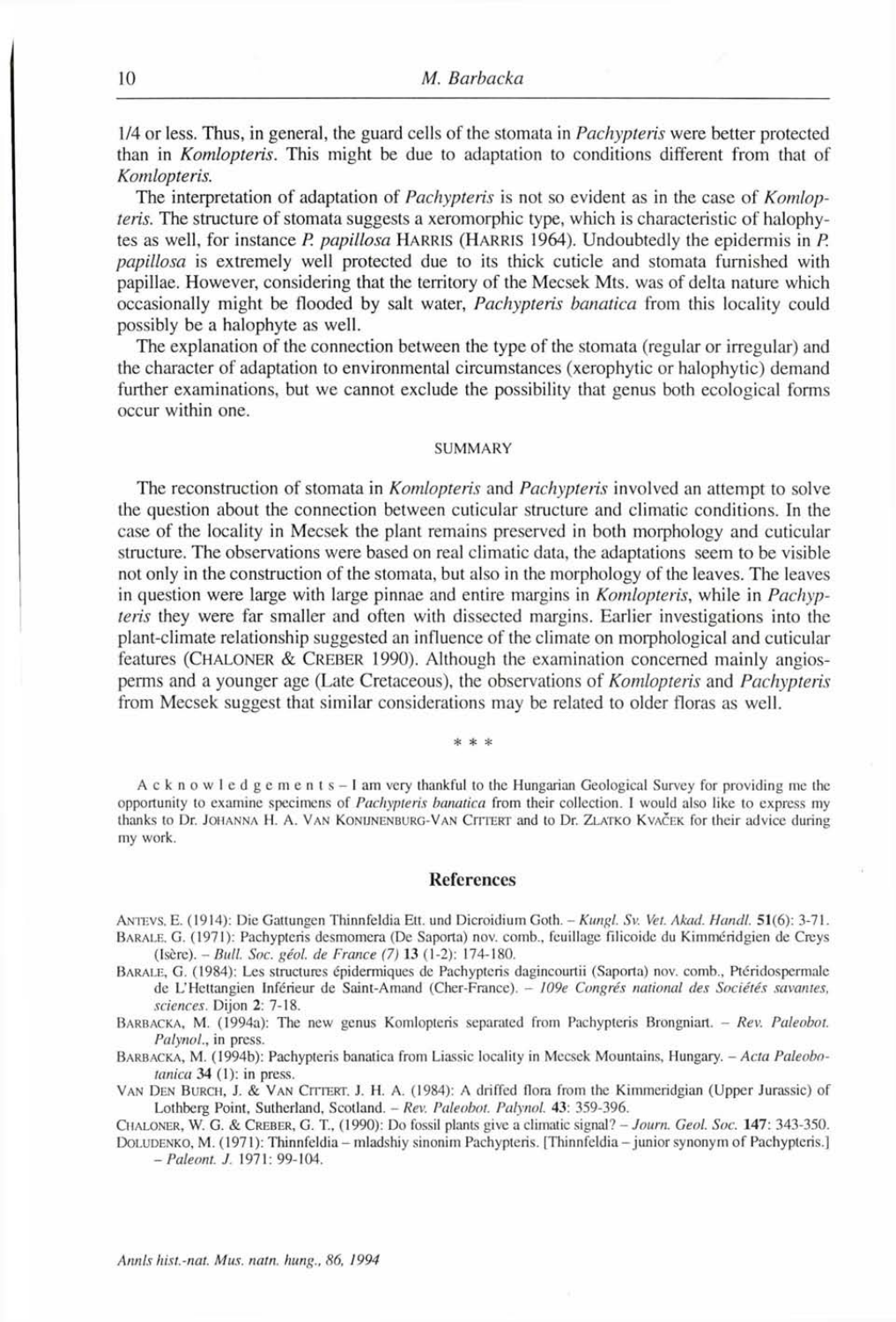DOLUDENKO, M. & SVANIDZE, I. (1969): Pozdnejurskaya flora Gruzyi. [The late Jurassic flora of Georgia.] - *Transactions of Academy of Sciences of the USSR, Geol. institute, 178.* Nauka, Moscow, 115 pp.

GOTHAN, W. (1914): Die unter-Liassische (rhätische) Flora der Umgegend von Nürnberg. - Abh. Nat. Ges. Nürnberg 19: 91-185.

HARRIS, T. M. (1964): The Yorkshire Jurassic flora. II. - Trustees of the British Mus. (Nat. Hist.), London, 191 pp.

NATHORST, A. G. (1878): Beiträge zur fossilen Flora Schwedens. - E. Scheizerbart'sche Verlagshandlung, Stuttgart, 34 pp.

PAÁL-SOLT, M. (1969): Kohlenpetrographie. - In: NAGY, E. (ed.): Unterlias-Kohlenserie des Mecsek-Gebirges *(Geologie). - Ann. Inst. Geol. Publ. Hung.* **51** (2): 471-515.

PIENKOWSKI, G. (1991): Liassic sedimentation in Scania, Southern Sweden: Hettangian-Sinemurian of the Helsinborg Area. - *Faciès* **24:** 39-86.

REYMANÓWNA, M . (1963): The Jurassic Flora from Grojec near Cracov in Poland. - *Acta Paleobot.* **4** (2): 9-48.

Author's address: Dr. MARIA BARBACKA Department of Botany Hungarian Natural History Museum H-1088 Budapest, Könyves Kálmán krt. 40. Hungary